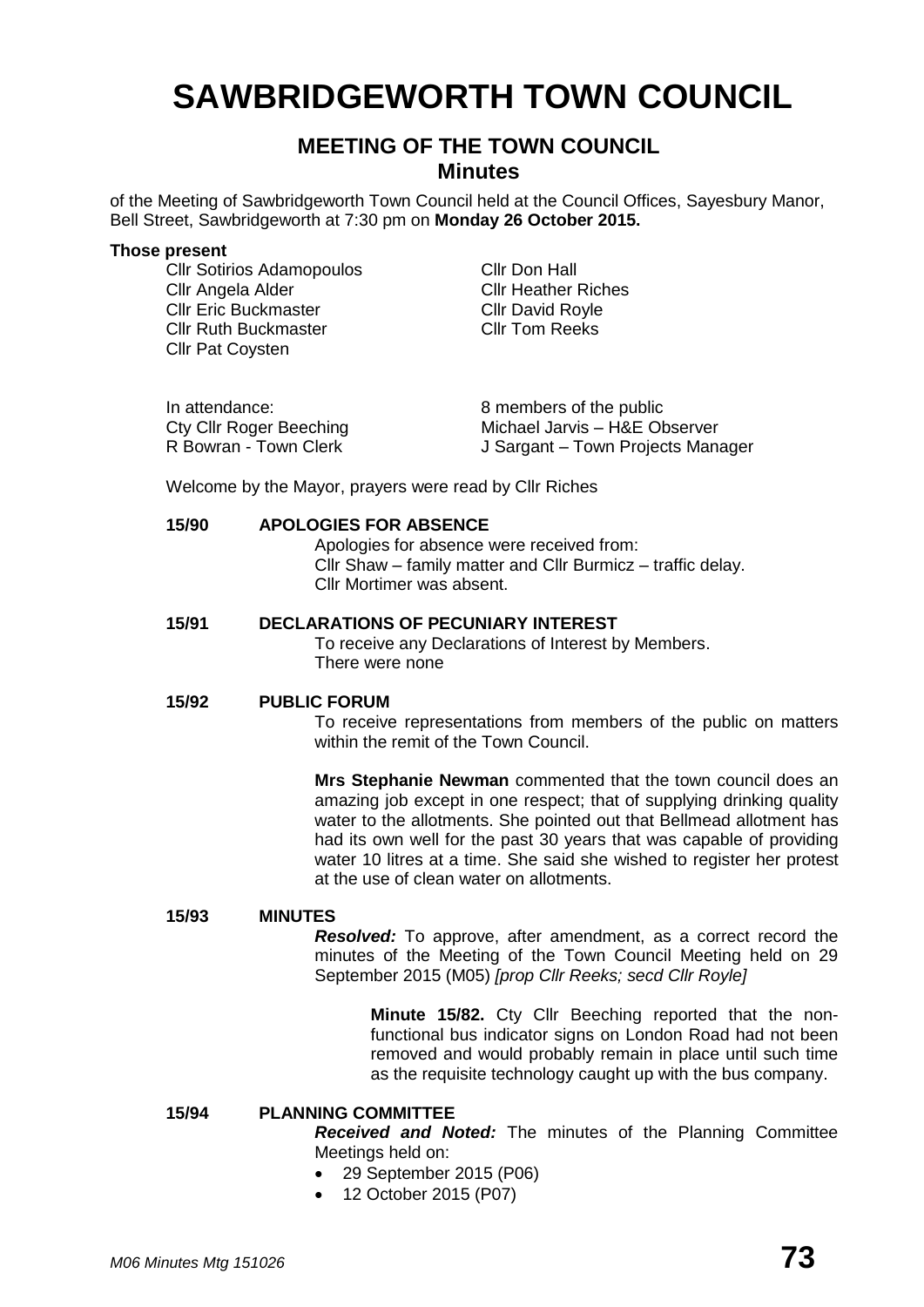#### **15/95 AMENITIES COMMITTEE**

*Received and Noted:* The minutes of the Amenities Committee Meeting held on:

12 October 2015 (A02)

#### **15/96 ANNUAL ACCOUNTS**

*Resolved:* To approve the Annual Return and Accounts for 2014/15 and to adopt the recommendations made in the report of the external auditor. *[prop Cllr Hall; secd Cllr Riches]*

#### **15/97 MAYOR'S CORRESPONDENCE/COMMUNICATIONS**

To receive advice of the Mayor's correspondence and communications

- A thank you note had been received from Liz Faulkner following her award.
- Mayors Quiz Nite raised £630. Thanks to council staff for organisation and local retailers for contributions to the raffle.
- Trip to Moosberg with 18 from Sawbridgeworth. Outcome is a mutual desire to formalise a twinning relationship.

**Events** 

- Remembrance Day 3pm on Sunday 08 November.
- Town Action Plan Open Day Saturday 31 October.
- Christmas Lights Festival Friday 27 November.

#### **15/98 REPRESENTATIVES REPORTS**

To receive representatives reports from:

- o District Councillor Angela Alder:
	- o Visited a seminar on the Stroke Unit at PAH. A 600 bed unit is proposed at the Lister Hospital
	- o SawboStrokers are to meet in the Hailey Centre on 29 October.
	- o Attended a Health and Welfare scrutiny meeting
	- o The Ageing Well initiative is progressing well
	- o Meeting of Everyone Active at Wodson park on 04 November
	- o Amendments have been made to the Standards and Code of Practice. This will be passed down to towns an parishes
- o District Councillor Eric Buckmaster:
	- o Reported on initiative to recognise awareness of Mental Health issues.
	- o Reported that the District Plan Executive Panel had been deferred to December.
- o Hertfordshire Police were not present due to operational demands but reported *in absentia*:
	- o Heightened awareness concerning Hallowe'en and Fireworks nights
	- o Crime levels are static.
- o Other Representatives. Cllr Royle reported:
	- o A publicity drive to support the Stop Harlow North campaign
	- o Making contact with Cllr Nigel Cox of EHATPC (East Herts Association of Town and Parish Councils).
- o County Councillor Roger Beeching MBE JP: focussed his report on Young People's issues:
	- o Noted a change in the socio-economic mix in the town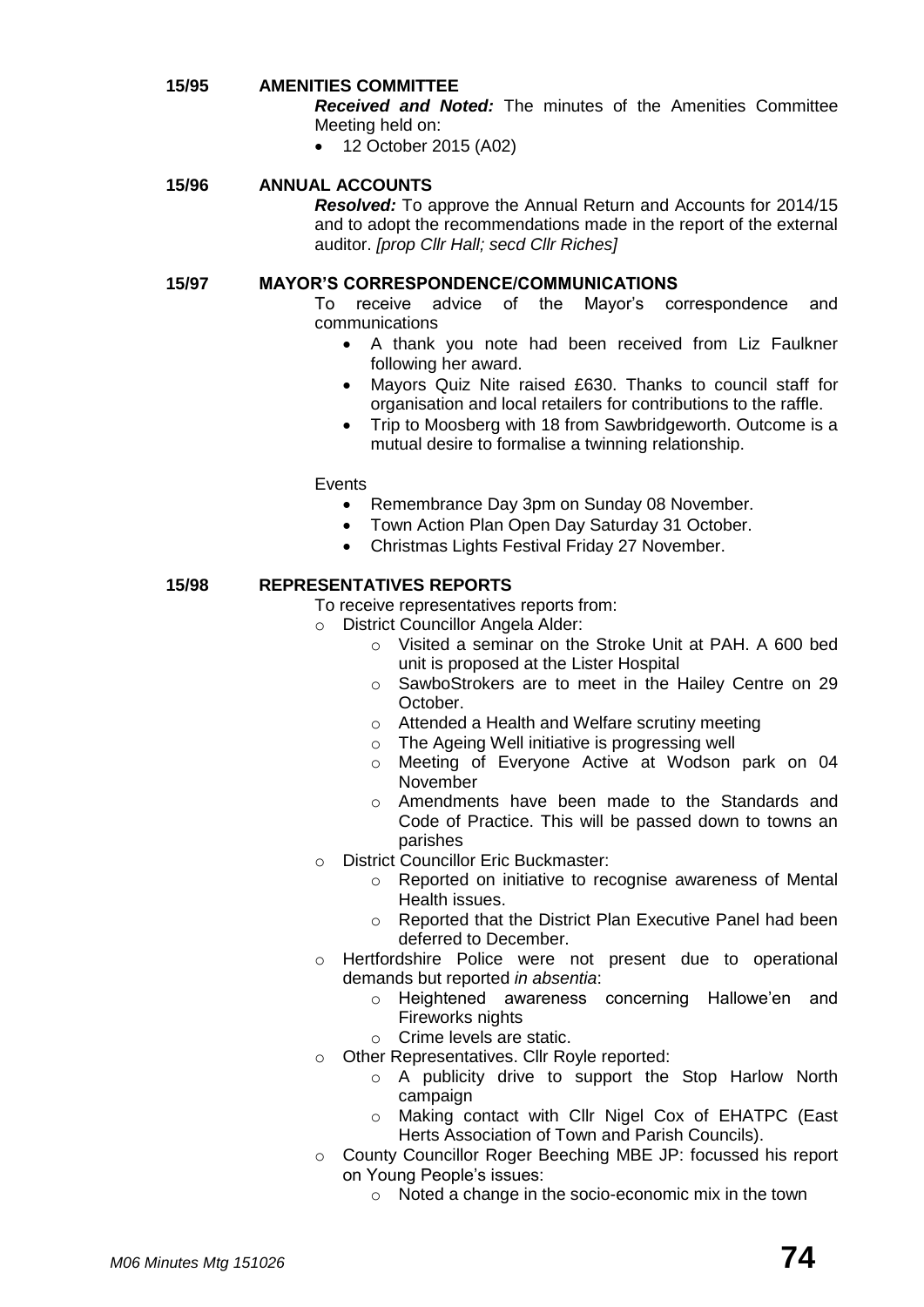- o Opined that young people do not want a structure, but want to be valued and need a neutral venue and positive role models.
- o Advised members of the "Thirst Café" initiative in Bishops Stortford and suggested that this could be a model for a new approach to providing a focus for young people.
- o The main problem in Sawbridgeworth would be finding suitable premises in a central part of the town.

**15/99 YOUTH CONNEXIONS**

Members received and discussed a proposal from Youth Connexions Hertfordshire to establish a "Youth Participation Project" in Sawbridgeworth.

Members reflected that since is a replication of what has been tried before on several occasions and failed and that Sawbridgeworth had changed; there needed to be a change in approach. Members decided that they would not support this initiative.

#### **15/100 TOWN ACTION PLAN**

To report on progress with the Town Action Plan 2015-20. The first Drop-in-Day for public consultation will be held at the council offices between Noon and 16:00 on Saturday 31 October.

#### **15/101 NEIGHBOURHOOD PLAN**

To report on progress with the Sawbridgeworth Neighbourhood Plan. Clerk reported that no action had been taken until the outcome of the decision by EHDC on the application for a Designated Area.

**15/102 CLERK'S REPORT**

Town Clerk's report is attached as Appendix A

#### **15/103 TOWN PROJECTS REPORT**

Town Project Manager's report is attached as Appendix B

**15/104 DEPOSIT & CONSULTATION DOCUMENTS**

To note any items for Deposit and Consultation. There were none.

**15/105 FINANCIAL REPORT**

*Noted:* The current Financial Report

#### **15/106 ACCOUNTS FOR PAYMENT**

*Noted and Approved:* Accounts for payment

Meeting closed at 20:45

The next meeting of the Town Council will be held at 7.30 pm on Monday 30 November 2015 in the Council Chamber at Sayesbury Manor, Bell Street Sawbridgeworth.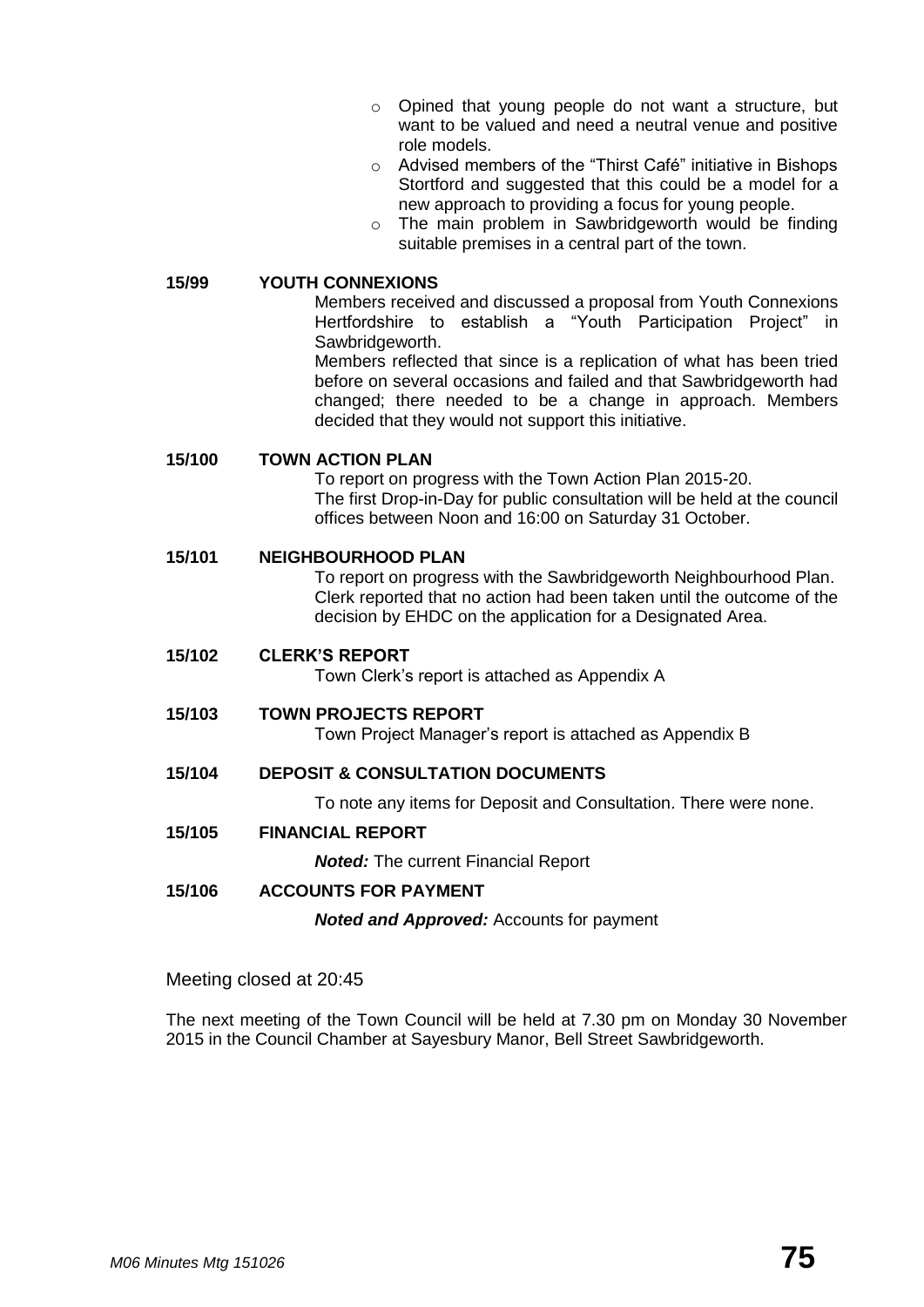#### **[Allotments](http://www.sawbridgeworth-tc.gov.uk/town-information/town-council-services/allotments)**

• Some eviction notices issued

#### **Bus Shelters**

- Cleaned and maintained, hanging baskets installed
- Request for a new bus shelter on Cambridge Road

#### **Car Park Subsidy (First Hour Free)**

• Now taken on by EHDC

# **[Cemetery](http://www.sawbridgeworth-tc.gov.uk/town-information/town-council-services/cemetery)**

- 44 Interments managed in 2015 to date
- Application for an exhumation to be made to MoJ

# **Chamber Utilisation**

World War I Exhibition until end of 2015 – grant application refused by EHDC

# **Community Transport - [Sawbobus](http://www.sawbridgeworth-tc.gov.uk/town-information/town-council-services/sawbobus) an[d Minibus Hire](http://www.sawbridgeworth-tc.gov.uk/town-information/town-council-services/minibus-hire)**

- Dial-a-Ride service provided; 55 so far this year.
- Saturday morning service suspended petition received.

#### **Consultee on all matters relevant to the town**

No further consultations at present

#### **Crime Prevention Initiatives**

• CCTV images provided to police

#### **Democratic Services**

• Road closure notices applied for

#### **Fly Posting**

- Continued surveillance and unauthorised advertising removed.
- Authorised charity banners installed and removed in a timely manner.

#### **[Grants to voluntary organisations](http://www.sawbridgeworth-tc.gov.uk/town-council/grants)**

 Appeal from CAB for further help as potential grant funding reduced after change in council's grant policy

#### **Hanging Baskets and Planters**

London Road planter maintained and watered on a daily basis.

# **Hertfordshire Highways**

• Sign cleaning, sign removal, footpaths clearance, town sign erection and gardening works carried out.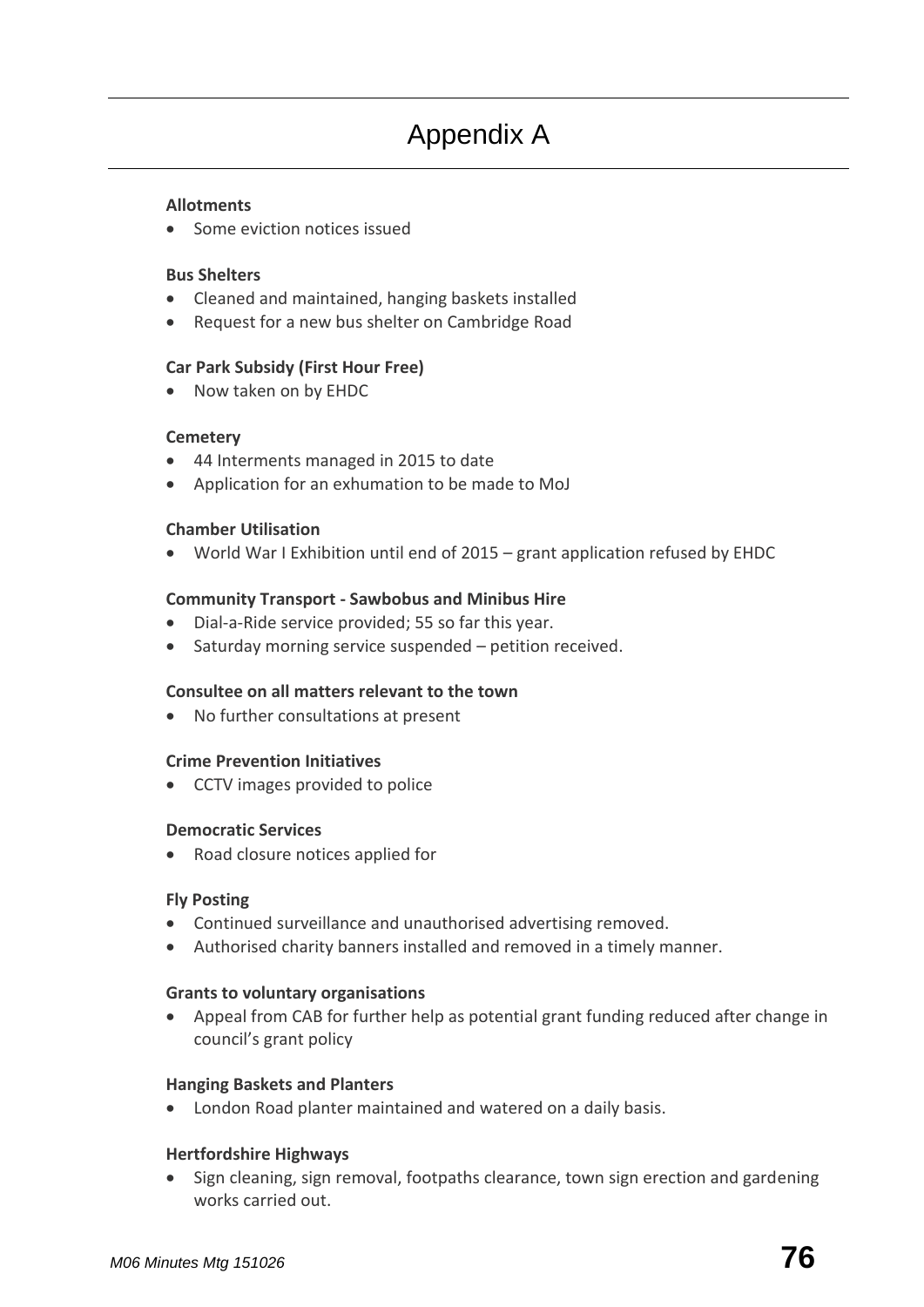#### **Neighbourhood Plan**

 Application made to EHDC for designation of a Neighbourhood Area – result will be known in early November.

#### **[Planning Matters \(acting as a](http://www.sawbridgeworth-tc.gov.uk/town-council/planning) consultee)**

- 66 Applications considered since the beginning of the new term.
- Coming to terms with a seriously flawed EHDC planning notification system.

#### **Projects**

- Bell Street Conveniences; ongoing dialogue with EHDC since October 2013 over refurbishment and maintenance responsibility.
- Town Green; ongoing dialogue with EHDC since January 2015 over project to revitalize area as a community hub and town centre focus.

#### **Publicity/Information:**

Newsletter; four editions published a year; next edition by end of October.

#### **Recreation Areas**

- Bullfields, fabric of building, playground inspections by RoSPA
- West Road issues with pieces of equipment; playground inspections by RoSPA

#### **Staffing**

Gill Abbott's contractual sick pay ends on 31 August.

#### **Town Action Plan**

Drop in day to be held on 31 October at Council Offices

#### **Town Ranger & Groundsman**

- On summer hours from 01 June to water plants
- Contract grass cutting and litter clearance for SYPRC
- Contract plant watering for Eastwick and Gilston Parish Councils.
- Contract grass cutting for RHSO Group
- **Some relief community bus driving**

#### **Training**

All minibus drivers to be put through HCC training course